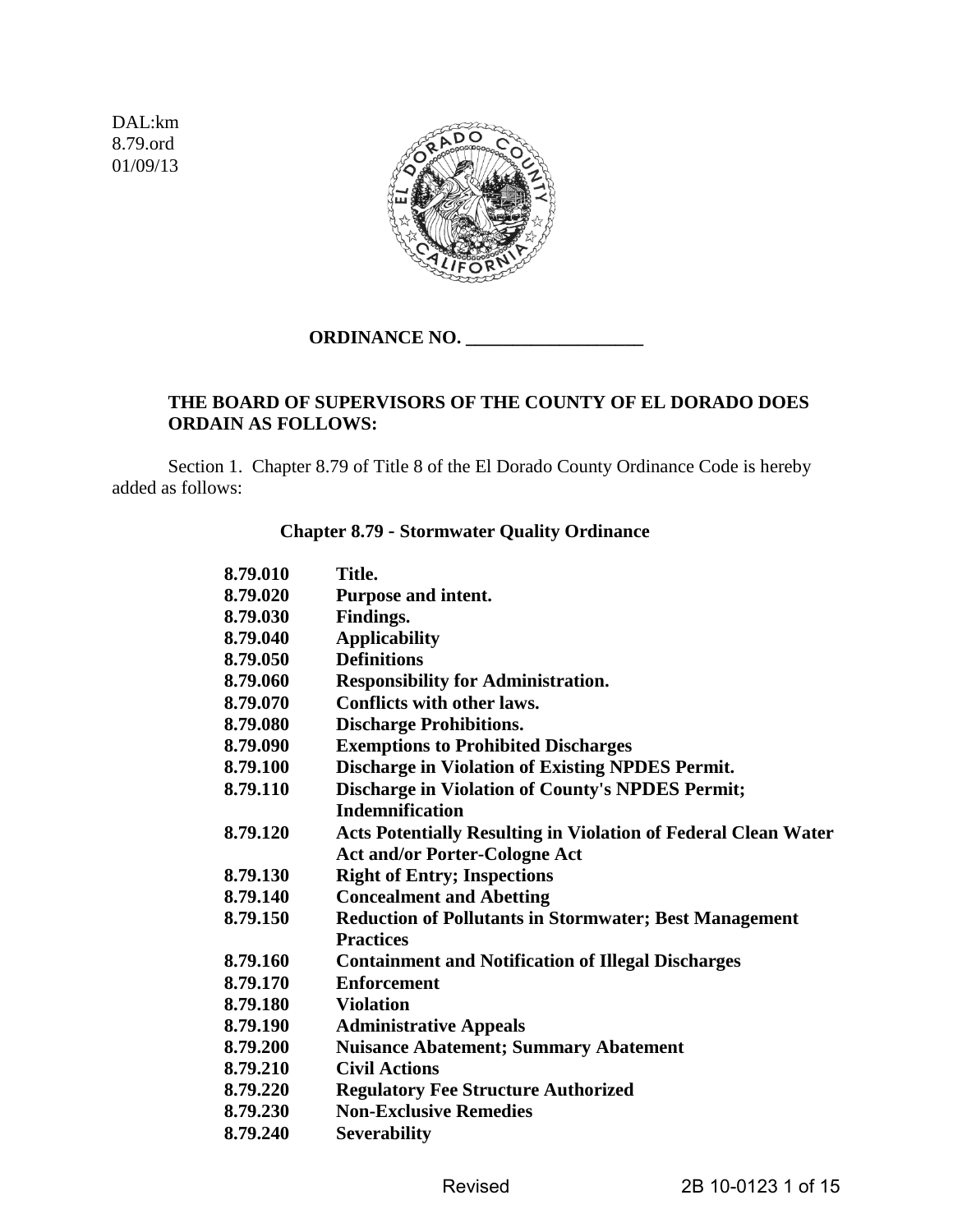# **8.79.010. Title.**

This Ordinance shall be known as the "El Dorado County Stormwater Quality Ordinance," and may be so cited.

# **8.79.020. Purpose and intent.**

A. The purpose of this Chapter is to ensure that El Dorado County is compliant with state and federal laws and fulfills its requirements to: (1) Protect the health, safety, and general welfare of the citizens of El Dorado County; (2) Enhance and protect the quality of Waters of the State in the Lake Tahoe Basin portion of El Dorado County by reducing pollutants in stormwater discharges to the maximum extent practicable and controlling non-stormwater discharges to a stormwater facility; and (3) To cause the use of Best Management Practices (section 8.79.050) by the County and its citizens that will reduce the adverse effects of polluted runoff discharges on Waters of the State.

B. This Chapter seeks to promote these purposes by: (1) Prohibiting illicit discharges to a stormwater facility; (2) Establishing authority to adopt requirements for stormwater management, including source control requirements, to reduce pollution to the Maximum Extent Practicable; (3) Establishing authority to adopt requirements for development projects to reduce stormwater pollution and erosion both during construction and after the project is complete; and (4) Establishing authority that will enable the County to implement and enforce any Stormwater Management Plan adopted by the County.

# **8.79.030. Findings.**

The El Dorado County Board of Supervisors has determined that the health, safety, and general welfare of the citizens of El Dorado County is adversely affected by the discharge of pollution into stormwater facilities, surface waters and Waters of the State. The Board of Supervisors further finds that violation of this Ordinance may constitute a human and environmental health risk.

# **8.79.040. Applicability.**

This Chapter applies to all unincorporated areas of El Dorado County within the Lake Tahoe Basin under the jurisdiction of the California Regional Water Quality Control Board, Lahontan Region.

# **8.79.050. Definitions.**

A. **"Best Management Practices (BMPs)"** – Methods that have been determined to be the most effective, practical means of preventing or reducing pollution from non-point sources, such as pollutants carried by storm water runoff. "BMP" is a broad term that refers to many of the actions that are required under or could be completed as part of the NPDES Permit, including behavioral BMPs such as education (e.g., placing inlet stencils and regularly educating municipal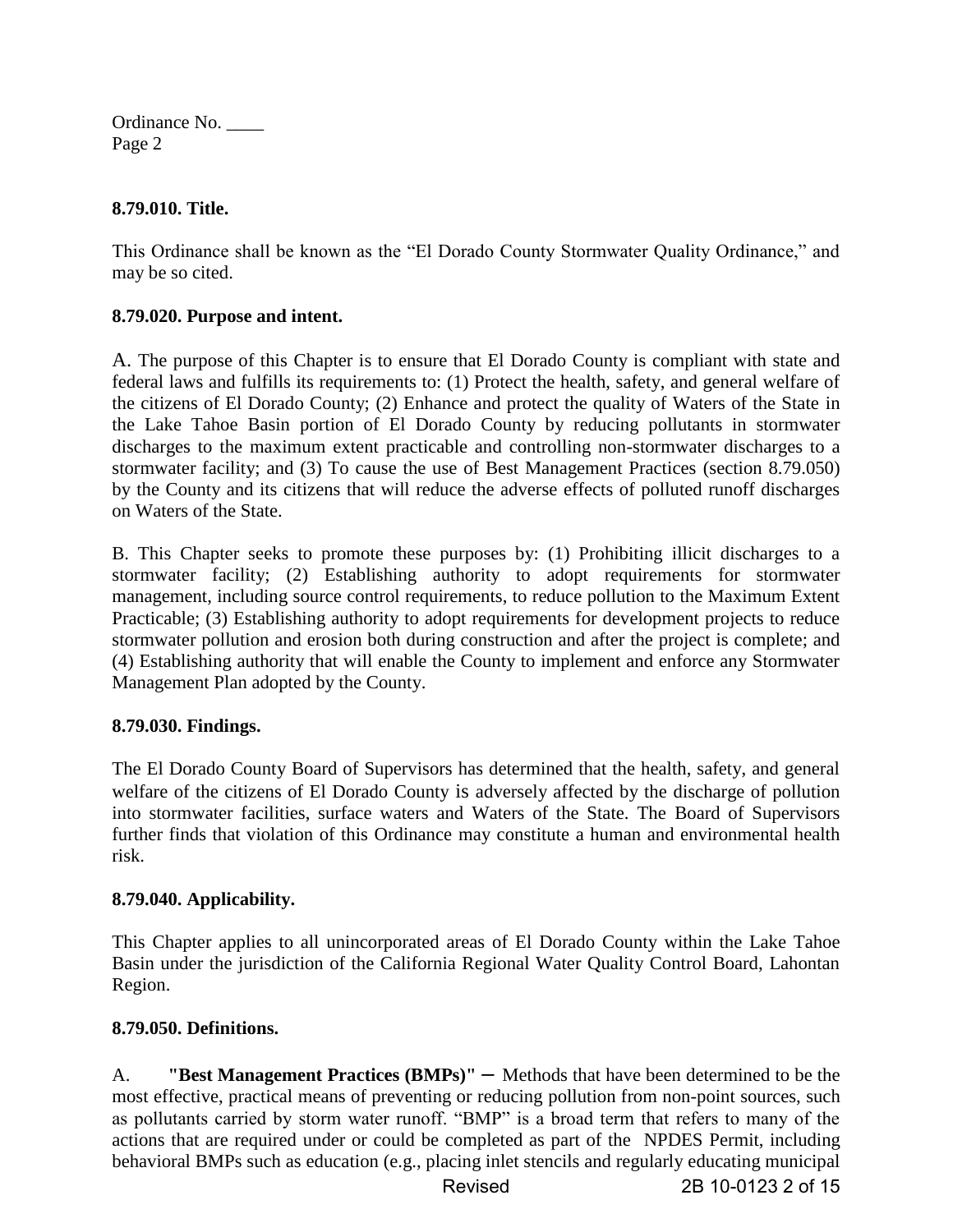staff and others about measures to reduce pollution in stormwater) or discharging wash water to the sanitary sewer instead of the storm drain, structural BMPs such as source controls (e.g., double containment for hazardous materials) and treatment controls (e.g. vegetated swales and detention basins) to treat runoff before it is discharged to the storm drain or local waterway, and other practices that prevent or reduce pollutants from reaching the storm drain or other waters.

B. **"Clean Water Act (CWA)"** – The primary [federal law](http://en.wikipedia.org/wiki/Federal_law) in the [United States](http://en.wikipedia.org/wiki/United_States) governing [water pollution.](http://en.wikipedia.org/wiki/Water_pollution) Formerly referred to as the Federal Water Pollution Control Act or Federal Water Pollution Control Act Amendments of 1972), is Public Law 92-500, as amended by Public Law 95-217, Public Law 95-576, Public Law 96-483 and Public Law 77-117, 33 U.S.C. 1251 et seq.

C. **"County"** – The unincorporated County of El Dorado within the Lake Tahoe Basin under the jurisdiction of the California Regional Water Quality Control Board, Lahontan Region.

D. **"Consent"** – To permit, approve, or agree; comply or yield.

E. **"Development"** – Any activity that moves soils or substantially alters the pre-existing vegetated or man-made cover of any and all land. Development includes any activity that may be considered new development or re-development. This also includes, but is not limited to, grading, digging, cutting, scraping, stockpiling or excavating of soil, placement of fill materials, paving, pavement removal, exterior construction, substantial removal of vegetation where soils are disturbed including but not limited to removal by clearing or grubbing, or any activity which bares soil or rock or involves streambed alterations or the diversion or piping of any watercourse. Development does not include routine maintenance to maintain original line and grade, hydraulic capacity, or the original purpose of the facility, nor does it include emergency construction activities (i.e. land disturbances) required to protect public health and safety.

F. **"Discharge"** – The release or placement of any material into stormwater facilities within the County's jurisdiction, including but not limited to stormwater, wastewater, solid materials, liquids, hazardous waste, raw materials, debris, litter, or any other substance.

G. **"Enforcement Agency"** – El Dorado County Storm Water Management Plan's Lead Department is the primary Enforcement Agency for the purposes of this Chapter.

H. **"Enforcement Official"** – Any County employee or agent of the County with the authority to enforce any provision of the Chapter and the authority to make any decision on behalf of the director required or called for by this Chapter.

I. **"Illicit Connection"** — Any man-made conveyance that is connected to the storm drain system without a permit or through which prohibited non-storm water flows are discharged, excluding roof-drains and other similar connections. Examples include channels, pipelines, conduits, inlets, or outlets that are connected directly to the storm drain system.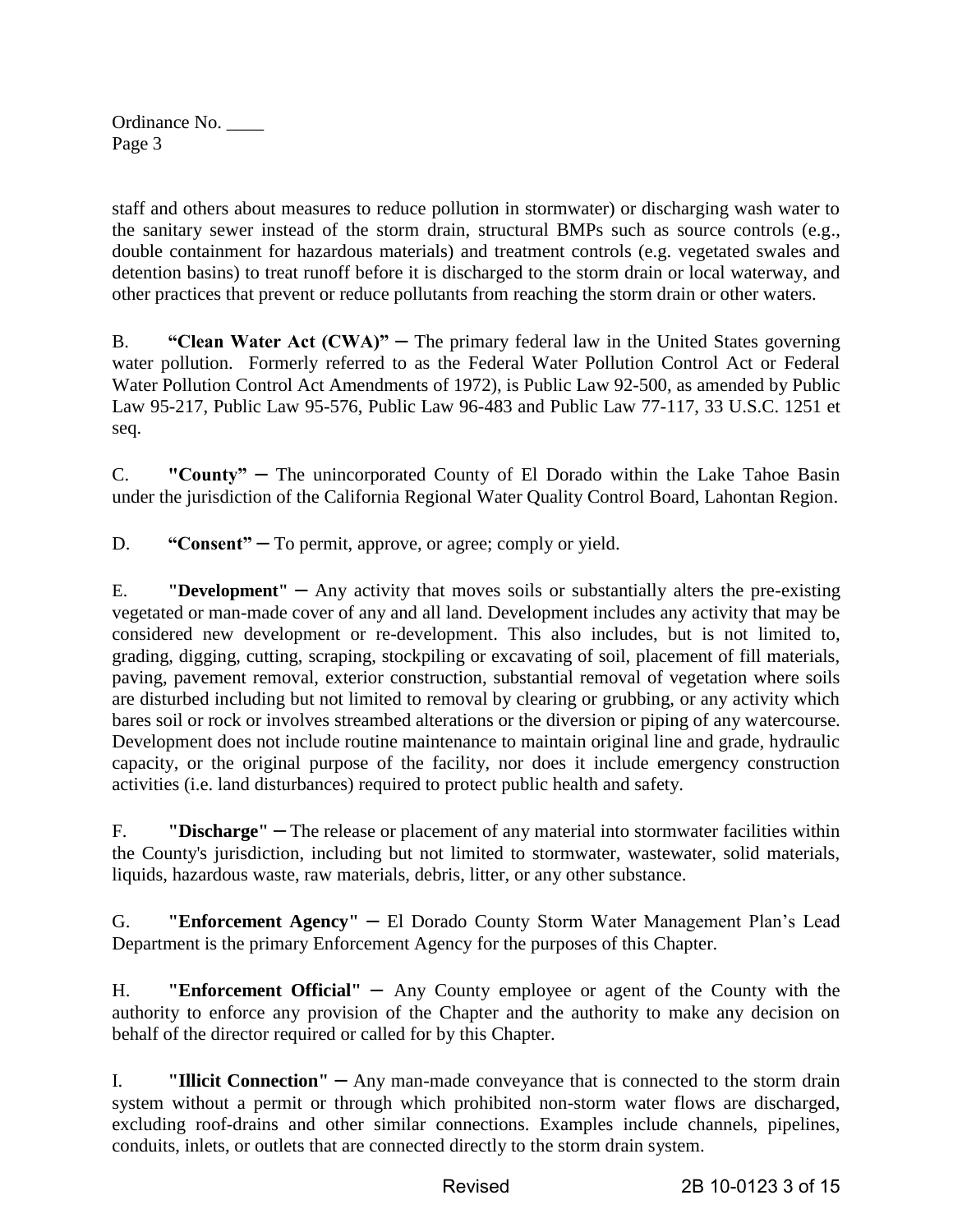J. **"Illicit Discharge"** – Any discharge to a stormwater facility that is prohibited under local, state, or federal statutes, ordinances, codes, or regulations, as well as any direct or indirect non-stormwater discharge to the County's municipal stormwater facilities, except as otherwise exempted pursuant to state or federal laws, this Chapter, or a separate NPDES permit.

K. **"Industrial Activity"** – Activities subject to NPDES permits as defined in 40 Code of Federal Regulations 122.26 (b)(14).

L. **"Maximum Extent Practicable (MEP)"** – The minimum required performance standard for implementation of municipal storm water management programs to reduce pollutants in storm water. Clean Water Act  $\S$  402(p)(3)(B)(iii) requires that municipal permits "shall require controls to reduce the discharge of pollutants to the maximum extent practicable, including management practices, control techniques and system, design and engineering methods, and such other provisions as the Administrator or the State determines appropriate for the control of such pollutants." MEP is the cumulative effect of implementing, evaluating, and making corresponding changes to a variety of technically appropriate and economically feasible BMPs, ensuring that the most appropriate controls are implemented in the most effective manner. This process of implementing, evaluating, revising, or adding new BMPs is commonly referred to as the iterative process.

M. **"Municipal Separate Storm Sewer System (MS4)"** – A conveyance or system of conveyances (including roads with drainage systems, municipal streets, municipal stormwater facilities, catch basins, curbs, gutters, ditches, manmade channels, or storm drains) owned or operated by a State, County, City, Town, or other public body, that is designed or used for collecting or conveying storm water, which is not a combined sewer, and which is not a part of a publicly owned treatment works.

N. **"National Pollutant Discharge Elimination System (NPDES)"** – The primary permitting program under the Clean Water Act (33 U.S.C. § 1251 et seq.) which regulates most discharges to surface waters.

O. **"Non-Stormwater Discharge"** – Any discharge to municipal stormwater collection systems that is not composed entirely of stormwater except discharges pursuant to an NPDES permit and discharges resulting from fire-fighting activities.

P. **"Pollutant"** – Anything which causes or contributes to pollution, as defined herein or in Chapter 15.14 of this Code. Pollutants include, but are not limited to: sediment, chlorine, paints, varnishes, solvents, fuel, oil, automotive fluids, yard wastes, refuse, rubbish, garbage, litter, food-related wastes, discarded or abandoned objects, floatable materials, pesticides, herbicides, fertilizers, detergents, soaps, hazardous substances, hazardous waste, sewage, fecal coliform and pathogens, dissolved and particulate metals, animal wastes, wastes and residues that result from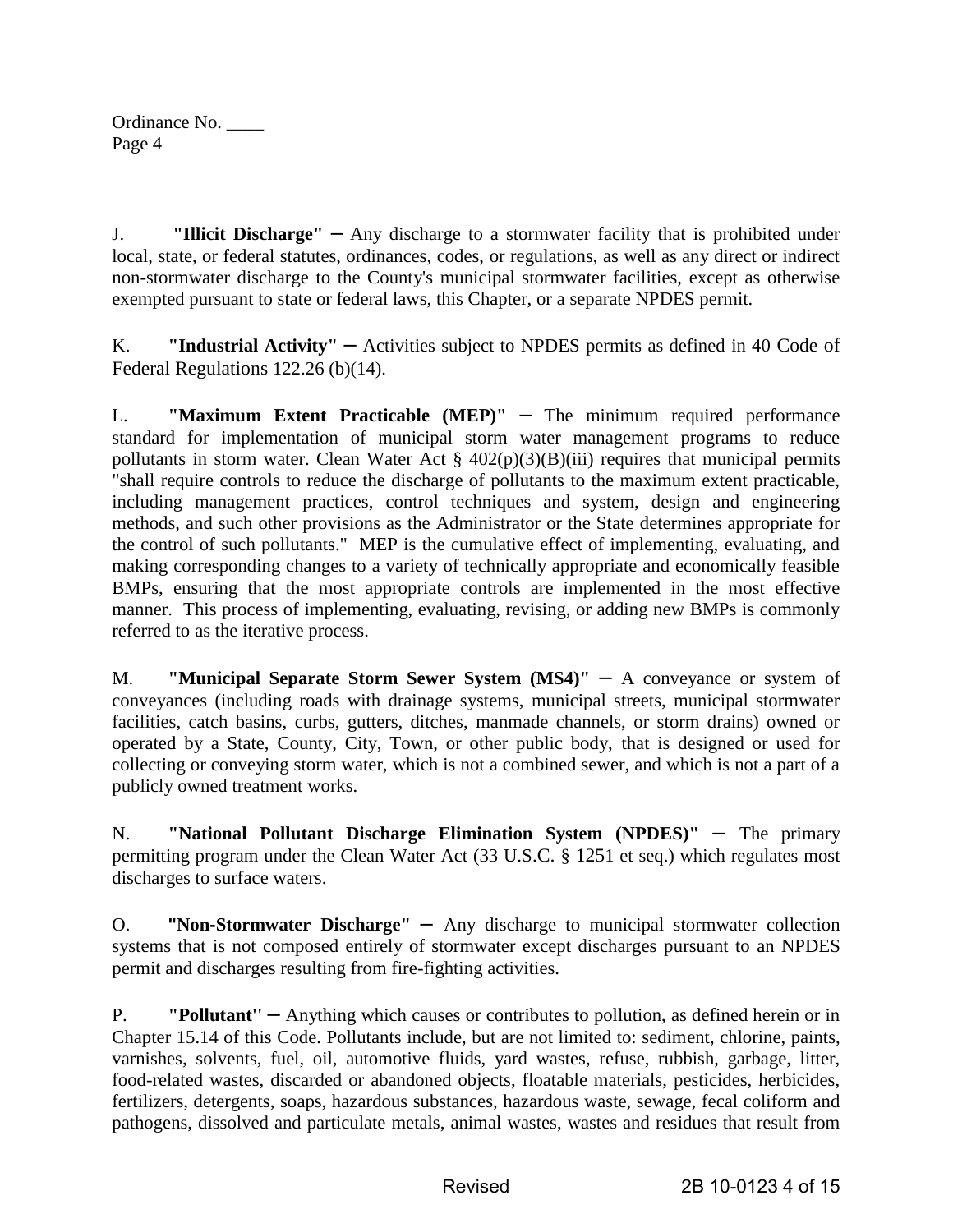constructing a building or structure or from grading (including but not limited to sediments, slurries, and concrete residue), and noxious or offensive matter of any kind.

Q. **"Pollution"** – "The man-made or man-induced alteration of the chemical, physical, biological, and radiological integrity of water" (CWA Section 502 (19)). Pollution also means, "alteration of the quality of the Waters of the State by waste to a degree which unreasonably affects either the waters for beneficial uses of facilities which serve these beneficial uses" (California Water Code Section 13050 (1)).

R. **"Porter-Cologne Act"** – The Porter-Cologne Water Quality Control Act, as amended (California Water Code section 13000 et seq.).

S. **"Property Owner"** – Any person, entity, company, and/or authorized representative having title to real property within the geographic area affected by this Chapter.

T. **"Regional Water Quality Control Board"** – The California Regional Water Quality Control Board, Lahontan Region.

U. **"Stormwater"** – Storm water runoff, snowmelt runoff, and surface runoff and drainage [40 Code of Federal Regulations 122.26 (b)(13)]. As storm water flows over the land or impervious surfaces, it accumulates debris, chemicals, sediment or other pollutants that could adversely affect water quality if the storm water is discharged untreated.

V. **"Stormwater Facility"** – Structures that are designed to capture, convey and treat stormwater runoff while removing pollutants and controlling flow rates. These facilities include pipes, ditches, swales, filters, ponds, basins, underground vaults and drop inlets. Facilities require maintenance in order to remain functional.

W. **"Stormwater Pollution Prevention Plan (SWPPP)"** – The construction site water quality management plan required by the State's construction general stormwater permit.

X. **"Surface Water"** – Includes, but is not limited to, perennial and ephemeral streams, lakes, wetlands, springs and similar waters which flow or reside in natural or artificial impoundments or drainage ways.

Y. **"Waters of the United States"** – Surface watercourses and water bodies as defined by 40 Code of Federal Regulations section 122.2, including all natural waterways and definite channels and depressions in the earth that may carry water, even though such waterways may only carry water during rains and storms and may not carry stormwater at and during all times and seasons.

Z. **"Waters of the State"** – All surface watercourses and water bodies, including lakes, bays, ponds, impounding reservoirs, springs, wells, rivers, streams, creeks, marshes, inlets, canals, and all other bodies of surface waters (Porter Cologne Section 13050 (e)), and which are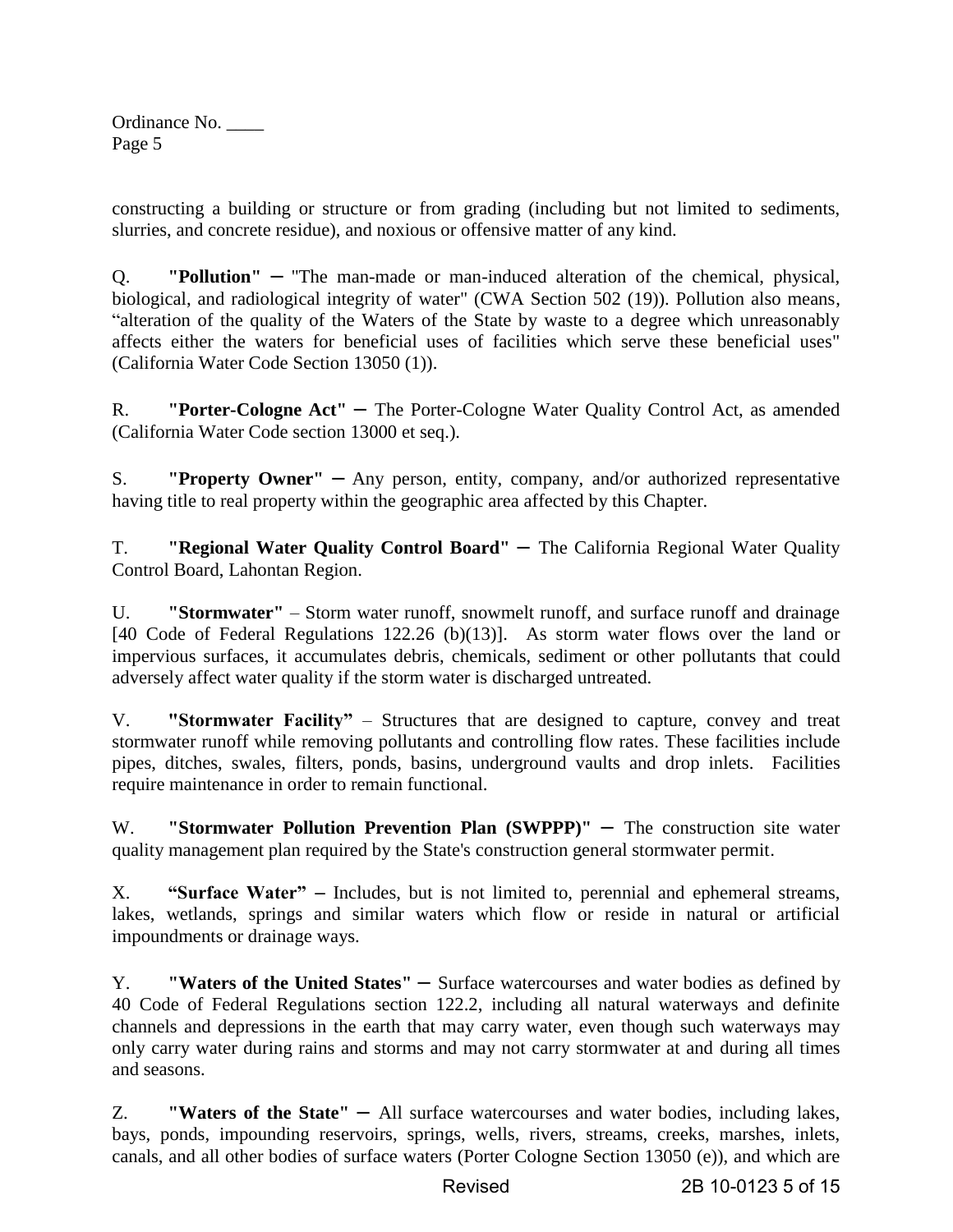within the unincorporated areas of County of El Dorado. This definition includes, but is broader than, Waters of the United States.

Any term(s) defined in the Federal Clean Water Act, as amended, and/or defined in the regulations for the stormwater discharge permitting program issued by the Environmental Protection Agency, as amended, and which are not specifically defined above, shall, when used in this Chapter, have the same meaning as set forth in said act or regulation.

#### **8.79.060. Responsibility for Administration.**

El Dorado County shall administer the provisions of this Chapter with all participating departments of the Storm Water Management Plan.

#### **8.79.070. Conflicts with other laws.**

In the event of any conflict between this Chapter and any federal or state law or regulation or County ordinance, that requirement which establishes the higher standard for public health shall govern. To the extent permitted by law, nothing in this Chapter shall preclude enforcement of any other applicable law, regulation, order, permit, or County ordinance.

#### **8.79.080. Discharge Prohibitions.**

Except as provided in Section 8.79.090, it is unlawful for any person to make or cause to be made any illicit connection to or illicit discharge into a stormwater facility.

Notwithstanding the exemptions provided by Section 8.79.090, if the Enforcement Agency determines any otherwise exempt discharge causes or significantly contributes to violations of any water quality standard, or conveys significant quantities of pollutants to stormwater facilities, surface water(s) or watercourse(s), or is a danger to public health or safety, then the Enforcement Agency may give written notice to the property owner or occupant that the otherwise applicable exemption will not apply to the subject discharge following expiration as noted by the applicable notice. Any such discharge shall thereafter be prohibited from entering the stormwater facility or surface water.

#### **8.79.090. Exemptions to Prohibited Discharges.**

Discharges from the following activities shall not be prohibited unless the Enforcement Agency determines that the discharge causes or significantly contributes to violations of any plan standard, or conveys significant quantities of pollutants to surface water or watercourses, or is a danger to public health or safety. The Enforcement Agency may give written notice to the property owner or occupant that the otherwise applicable exemption will not apply.

- A. Water line flushing and discharges from potable water sources.
- B. Landscape irrigation and lawn watering.
- C. Diverted stream flows and irrigation water.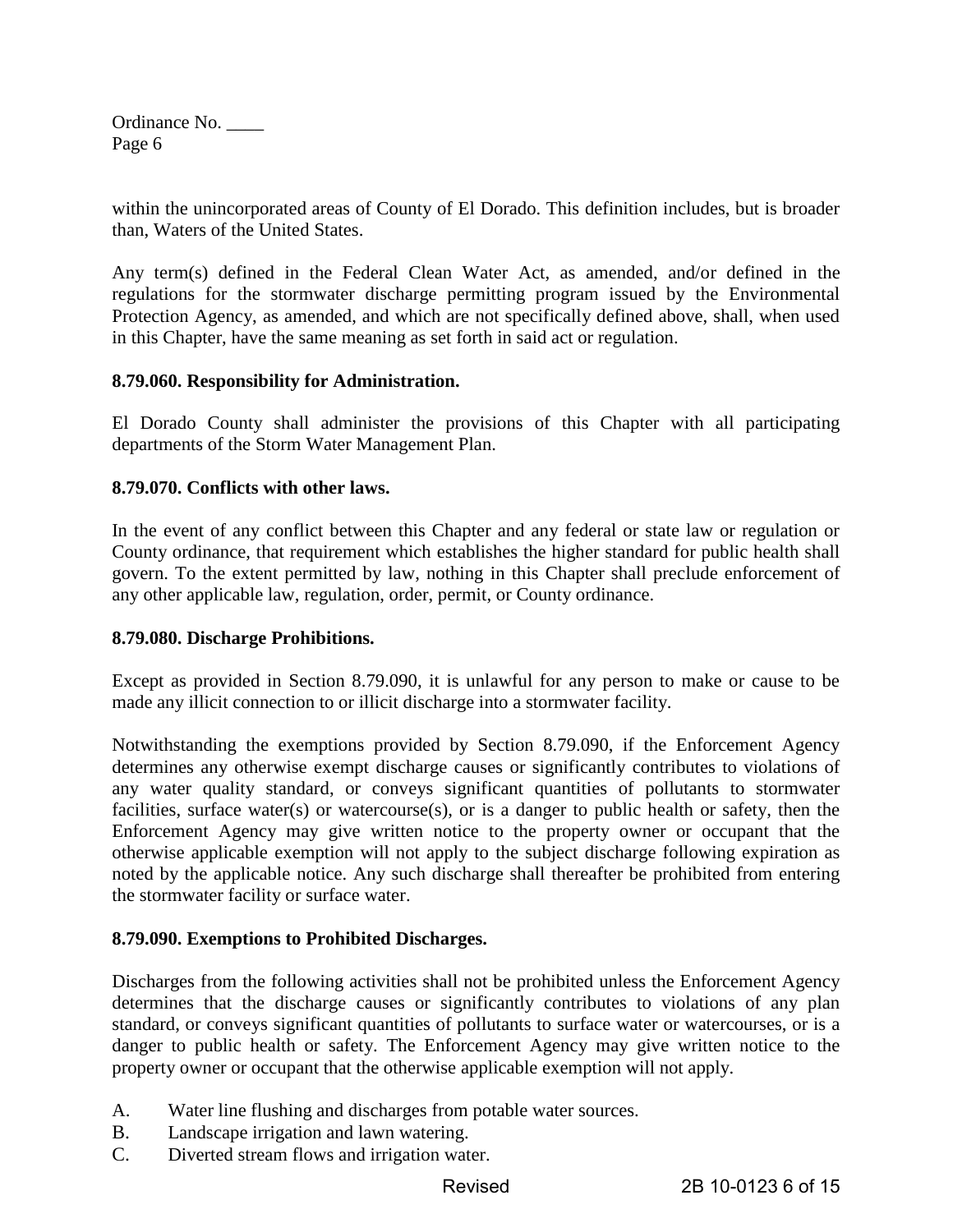D. Springs, rising groundwater, and flows from riparian habitat and wetlands.

E. Uncontaminated groundwater infiltration (as defined at 40 Code of Federal Regulation Section 35.2005(b)(20)).

F. Uncontaminated pumped groundwater, foundation drains, footing drains, fountain drains and water from crawl space pumps.

G. Air conditioning condensation.

H. Individual residential car washing.

I. Dechlorinated, pollution-free swimming pool and spa water discharges from residential property.

J. Fire-fighting flows.

# **8.79.100. Discharge in Violation of Existing NPDES Permit.**

Any person subject to any individual and/or industrial NPDES stormwater discharge permit shall comply with all provisions of such permit, SWPPP, and any regulations or ordinances promulgated thereto, including provisions outlined in Chapter 15.14 of this Code. Proof of compliance with said permit may be required in a form acceptable to the Enforcement Agency (1) prior to or as a condition of a subdivision map, site plan, building permit, or development, redevelopment, or improvement plan; (2) upon inspection of the facility; (3) during any enforcement proceeding or action; or (4) for any other reasonable cause at any other time.

# **8.79.110. Discharge in Violation of County's NPDES Permit; Indemnification.**

Any discharge that would result in or contribute to a violation of the County's NPDES permit issued by the Regional Water Quality Control Board and any amendment, revision or reissuance thereof, either separately considered or when combined with other discharges, is prohibited. Liability for any such discharge shall be the responsibility of the person(s) so causing or responsible for the discharge, and such persons shall defend, indemnify and hold harmless the County and it's officers, agents, employees, representatives, and volunteers from any and all claims in any administrative or judicial enforcement action relating to such discharge.

# **8.79.120. Acts Potentially Resulting in Violation of Federal Clean Water Act and/or Porter-Cologne Act.**

The standards set forth herein and promulgated pursuant to this Chapter are minimum standards. This Chapter does not intend or imply that compliance with these minimum standards will ensure that there will be no contamination, pollution, or unauthorized discharge of pollutants into the Waters of the State. This Chapter shall not create liability on the part of the County, and its officers, agents, employees, representatives, and volunteers for any damage that results from any discharger's reliance upon this Chapter or any administrative decision made hereunder.

# **8.79.130. Right of Entry; Inspections.**

A. The Enforcement Official is authorized to enter any building or premises upon consent through existing permit or written/verbal consent in accordance with the provisions of this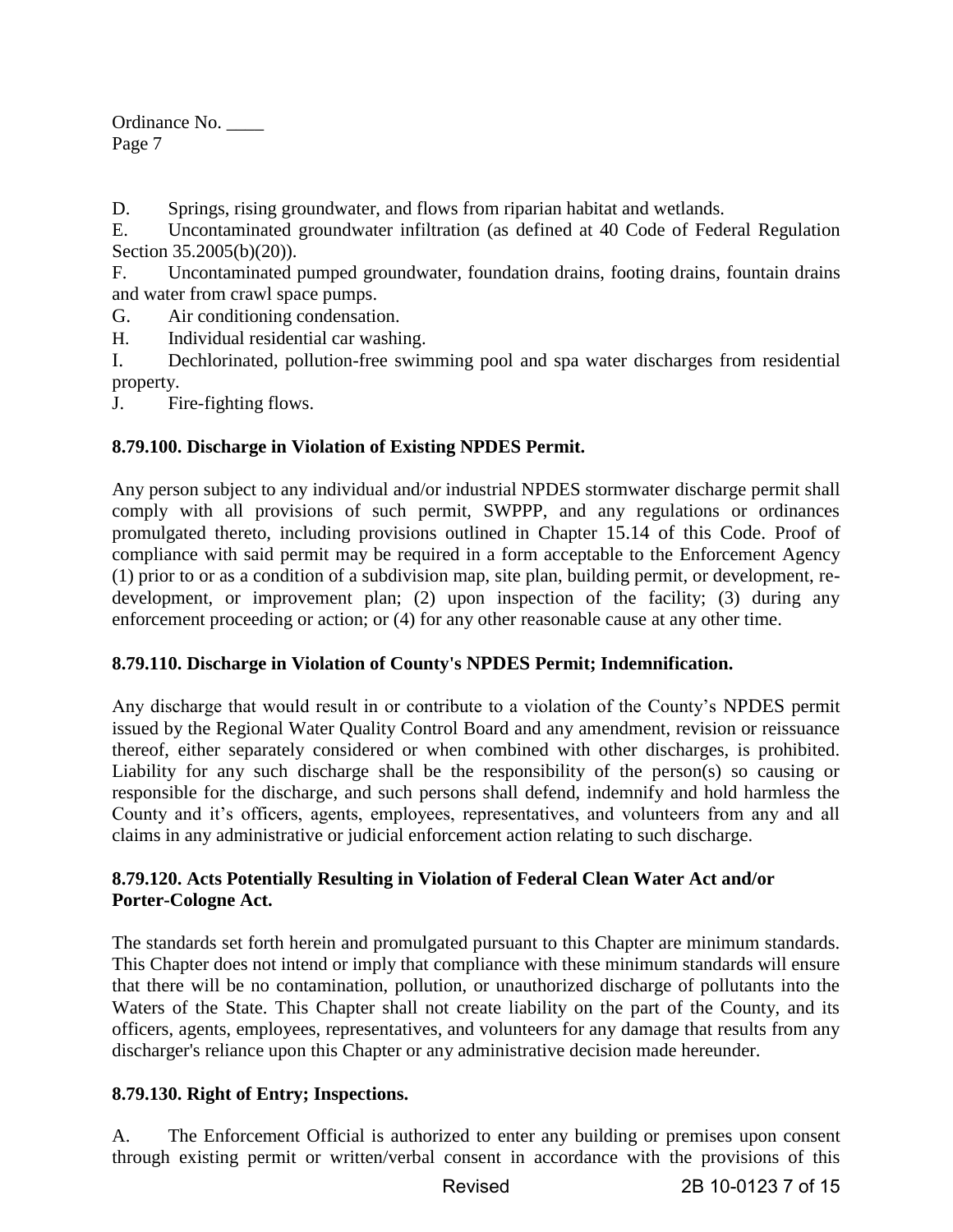section for the purpose of making an inspection to enforce the provisions of this Chapter and to assure the proper implementation of BMPs. Inspections/investigations shall be based upon such reasonable selection processes as may be deemed necessary to carry out the objectives of the Chapter, including, but not limited to: visual evidence, complaints received, knowledge or physical evidence of industrial activities or other pollutant sources, random sampling, sampling in areas with evidence of stormwater contamination, illicit connections, illicit discharge, or similar factors.

B. Right to inspect. Unless inspections are authorized pursuant to an existing permit issued to the property owner or occupant, prior to commencing any inspection as hereinabove authorized, the Enforcement Official shall obtain either the consent of the property owner or occupant or shall obtain an administrative inspection warrant or criminal search warrant.

C. Compliance assessments. The Enforcement Official may inspect property for the purpose of verifying compliance with this Chapter, including but not limited to: (i) identifying products produced, processes conducted, chemicals used and materials stored on or contained within the property, (ii) identifying point(s) of discharge of all wastewater, process water systems and pollutants, (iii) investigating the natural slope, including drainage patterns and man-made conveyance systems, (iv) establishing the location of all points of discharge from the property, whether by surface runoff, snow melt, or through a stormwater facility, (v) locating any illicit connection or the source of any illicit discharge, and (vi) evaluating compliance with any stormwater discharge permit.

D. Portable equipment. For purposes of verifying compliance with this Chapter, the Enforcement Official may inspect any vehicle, truck, trailer, tank truck or other mobile equipment that may pose a threat to surface waters, stormwater facilities or the MS4.

E. Records review. The Enforcement Official may inspect all records of the property owner or occupant of property relating to State general permits, stormwater pollution prevention plans, monitoring program plans and any other record(s) relating to illicit connections, illicit discharges, or any other source of contribution or potential contribution of pollutants to a stormwater facility.

F. Sample and test. The Enforcement Official may inspect, sample and test any runoff, soils area, process discharge, materials within any waste storage area (including any container contents), and/or treatment system discharge for the purpose of determining the potential for contribution of pollutants to a stormwater facility. The Enforcement Official may investigate the integrity of all stormwater facilities or other pipelines on the property using appropriate tests, including but not limited to smoke and dye tests or video surveys. The Enforcement Official may take photographs or video tape, make surveys, measurements or drawings, and create any other record reasonably necessary to document conditions on the property.

G. Monitoring. The Enforcement Official may erect and maintain monitoring devices for the purpose of measuring any discharge or potential source of discharge to a stormwater facility.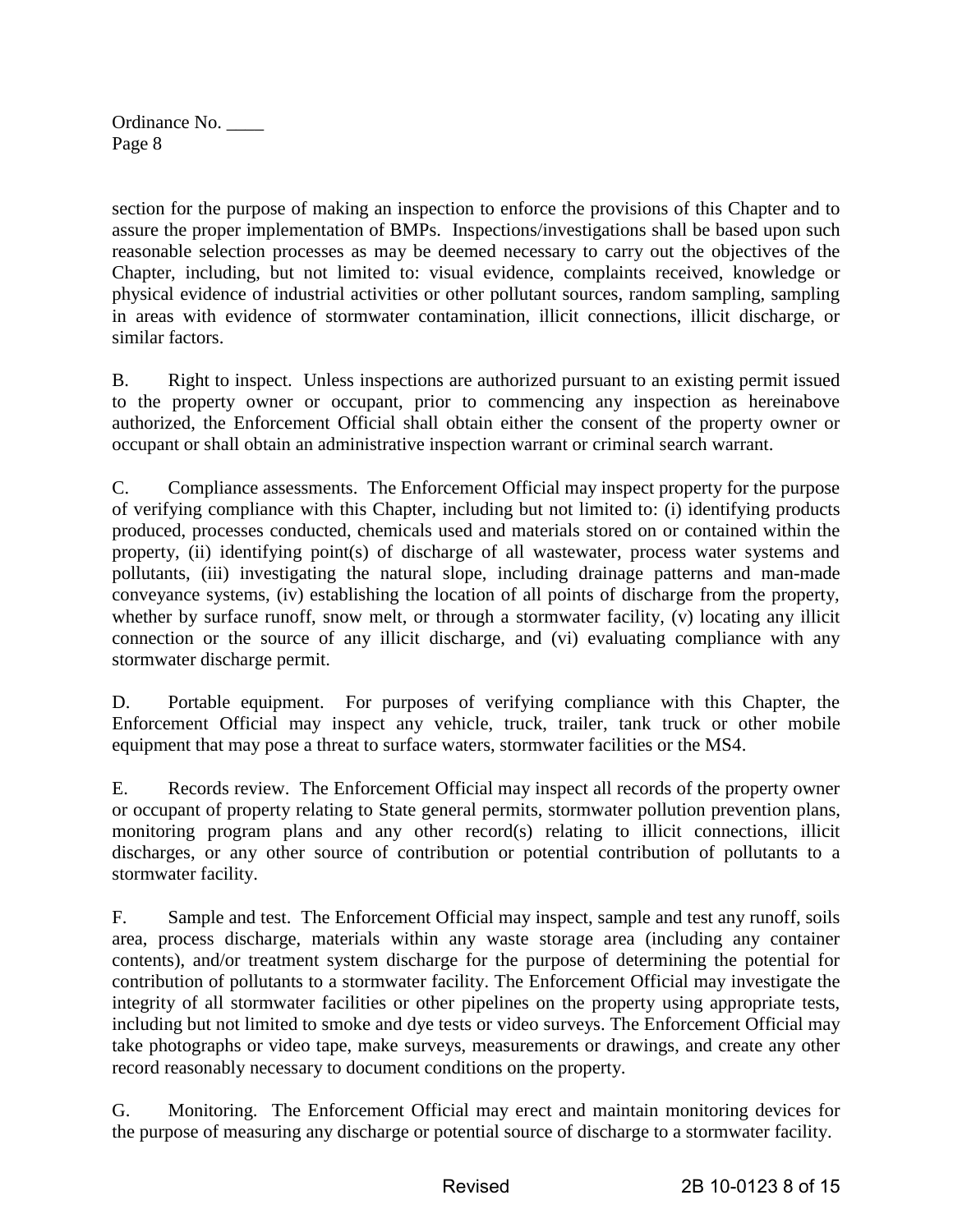H. Test results. The property owner or occupant of property subject to inspection shall, on submission of a written request to the Enforcement Official, receive copies of all monitoring and test results conducted during the investigation.

# **8.79.140. Concealment and Abetting.**

Causing, permitting, aiding, abetting, or concealing a violation of any provision of this Chapter shall constitute a violation.

# **8.79.150. Reduction of Pollutants in Stormwater; Best Management Practices.**

# A. **General Requirements**

Any person engaging in activities that may result in pollutants entering a stormwater facility shall implement Best Management Practices to the maximum extent practicable (MEP), or as determined by the Enforcement Agency, to prevent such pollutants.

# B. **Maintenance**

All BMPs shall be protected and maintained to ensure continuous and fully effective performance as designed.

# C. **Illicit Connection**

It is unlawful and a violation of this Chapter for any person to establish, use, or maintain any unauthorized connection to a stormwater facility or MS4.

# D. **Waste Disposal**

No person shall throw, deposit, leave, maintain, keep, or permit to be thrown, in or upon any public or private property, driveway, parking area, street, alley, sidewalk, component of a stormwater facility or Waters of the State, any refuse, rubbish, garbage, litter, or other discarded or abandoned objects, articles, and accumulations, so that the same may cause or contribute to pollution, as further proscribed by Section 8.42.700 et seq. of this Code.

# E. **Construction Activities**

Any person performing construction work within the County shall implement appropriate BMPs to prevent the discharge from the site of pollutants, soil, or construction wastes or debris, including contaminants from construction materials, tools, and equipment to a stormwater facility.

# F. **Watercourse Protection**

Every person owning property through which a watercourse passes, or such person's lessee, shall keep and maintain that part of the watercourse within the property reasonably free of trash, debris, and other obstacles that would pollute or contaminate the watercourse.

# G. **Development / Redevelopment**

The County may require development and/or redevelopment projects to incorporate appropriate BMPs to control the volume, rate, and potential pollutant loading of stormwater runoff from such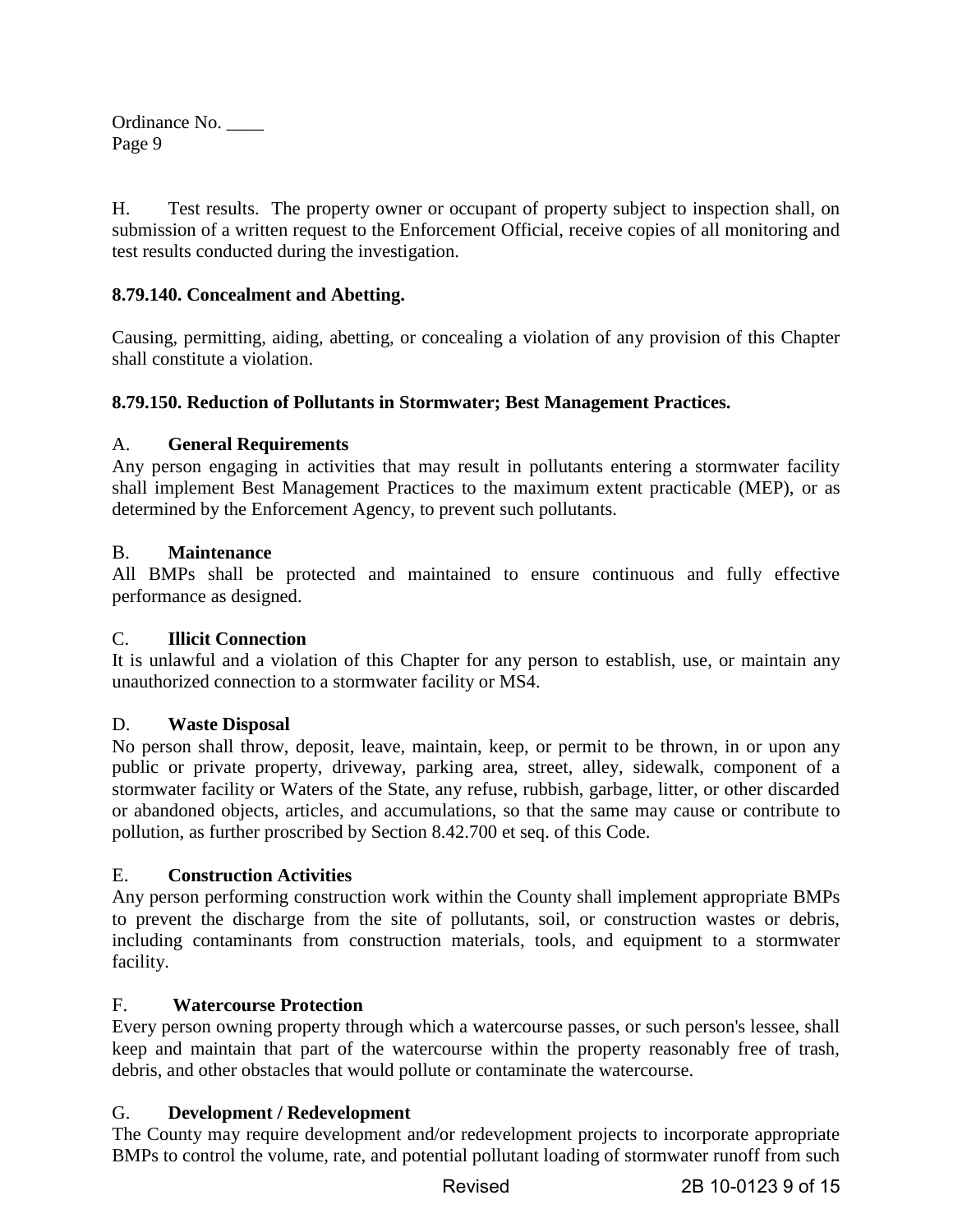development / redevelopment. These required BMPs may be contained in any land use entitlement, conditions of approval, grading plans, improvement plans, or any construction or building-related permit to be issued relative to such development / redevelopment. The owner and developer shall comply with the terms, provisions, and conditions of such land use entitlements and building permits as required elsewhere in County Code. The County may withhold final approvals or other authorizations if the owner or developer is in violation of the provisions of this Chapter.

# **8.79.160. Containment and Notification of Illegal Discharges.**

Any person owning or occupying premises who has knowledge of any illicit discharge from or across those premises which might enter a stormwater facility, except as provided in Section 8.79.090, shall:

A. Immediately take all reasonable action to contain and abate the Illicit Discharge, and;

B. Notify the Enforcement Agency or its designated contact person within twenty-four (24) hours of discovery of the illicit discharge. The Enforcement Agency may require the property owner and/or the responsible person to take corrective actions within a specified time pursuant to this Chapter.

# **8.79.170. Enforcement.**

Any person who violates a provision of this Chapter may be subject to administrative, civil, or criminal liability as provided in this Chapter, Chapter 1.24, and/or Chapter 9.02 of this Code.

# A. **Primary Authority**

The Enforcement Agency is empowered to use any of the provisions of Sections 8.79.170 through 8.79.220, and the provisions found in Chapters 1.24 or 9.02, where appropriate to correct violations of, and secure compliance with the provisions of this Chapter.

# B. **Warning Not Required**

Issuance of a warning shall not be a requirement prior to using any enforcement provision of this Chapter.

# **8.79.180. Violation.**

# A. **Informal Warning; Educational Materials**

Whenever the Enforcement Official determines that a violation of a provision of this Chapter has occurred or may occur, the Enforcement Official may provide a warning to any person and/or owner responsible for the condition giving rise to such violation or potential violation. Such warning may include the distribution of educational materials to assist in future compliance with this Chapter. This warning may be provided in person or in writing.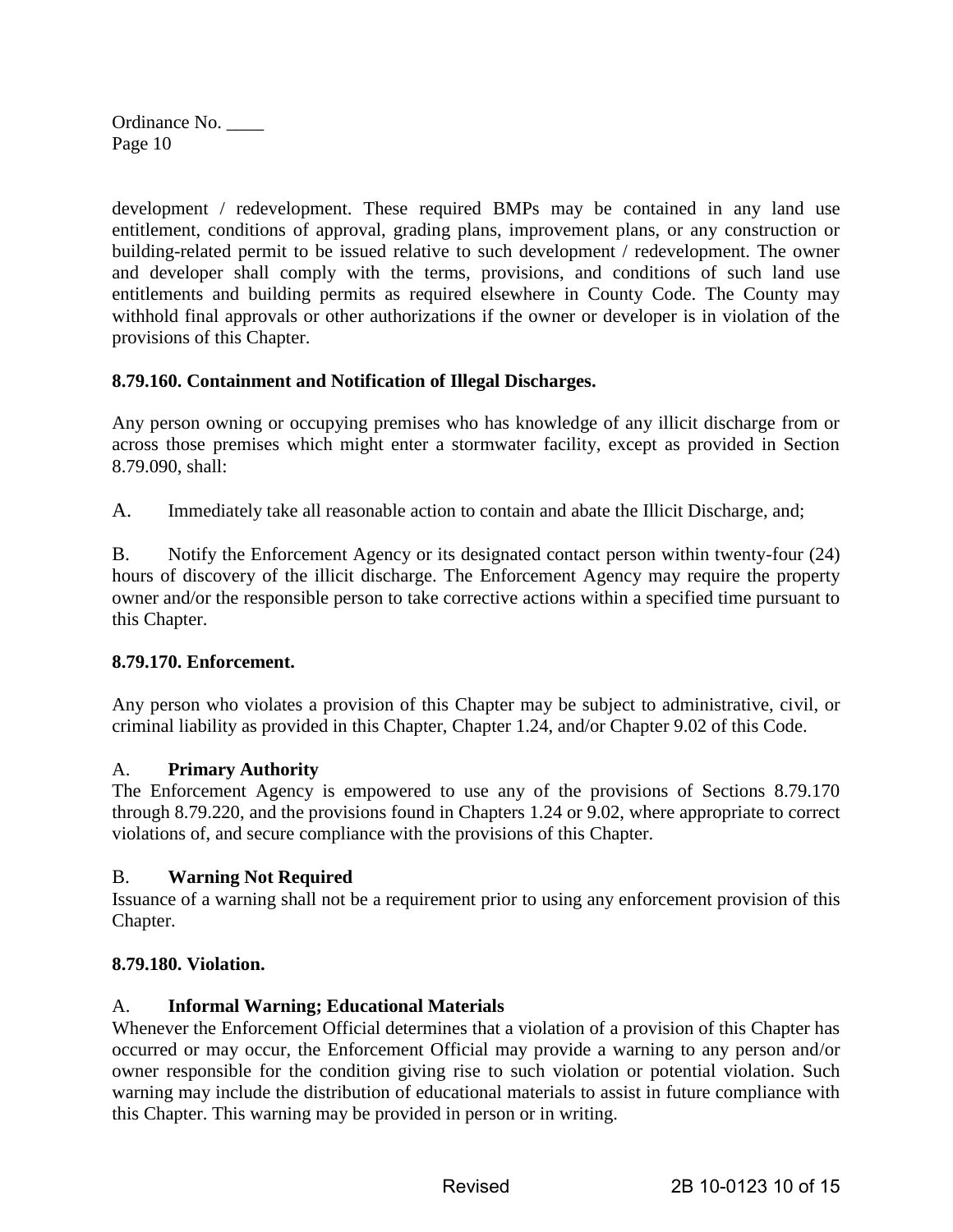#### B. **Notice of Noncompliance**

Whenever the Enforcement Official determines that a violation has occurred, the Enforcement Official may serve a Notice of Noncompliance to any person and/or property owner responsible for the violation. Each Notice of Noncompliance shall contain the following information:

1. The date of the violation;

- 2. The address or a definite description of the location where the violation occurred;
- 3. The Chapter section violated and a description of the violation;
- 4. A description of how the violation can be corrected;

 5. A time limit by which the violation shall be corrected, after which further enforcement and/or corrective actions may be taken by the County if the violation is not fully corrected;

6. The name and signature of the individual preparing the Notice of Noncompliance;

 7. A statement outlining the procedure for appeal of the Notice of Noncompliance; and

 8. Notice of potential liability under the federal Clean Water Act or State Porter Cologne Water Quality Act.

#### C. **Administrative Compliance Order**

Whenever the Enforcement Official determines that a violation has occurred, the Enforcement Official may serve an Administrative Compliance Order to any person and/or property owner responsible for the violation. Each Administrative Compliance Order shall contain the following information:

- 1. The date of the violation;
- 2. The address or a definite description of the location where the violation occurred;
- 3. The Chapter section violated and a description of the violation;
- 4. An order to cease all activities which are believed to be causing the violation;

 5. A time limit by which the violation shall be corrected, after which corrective actions will be taken by the County if the violation is not fully corrected;

 6. A statement that the County will charge the person and/or owner for all administrative costs associated with enforcement actions;

7. An order prohibiting the continuation or repeated occurrence of the violation;

8. The name and signature of the individual preparing the citation;

9. A statement outlining the procedure for appeal of the Order;

 10. Notice to the violator of potential liability under the federal Clean Water Act or State Porter Cologne Water Quality Act; and

 11. Any other terms or requirements reasonably calculated to achieve full compliance with the terms, conditions, and requirements of any permit issued pursuant hereto.

# D. **Citation**

The Enforcement Official is authorized to issue citations for infractions of this section using the provisions found in Chapters 1.24 or 9.02 of this Code.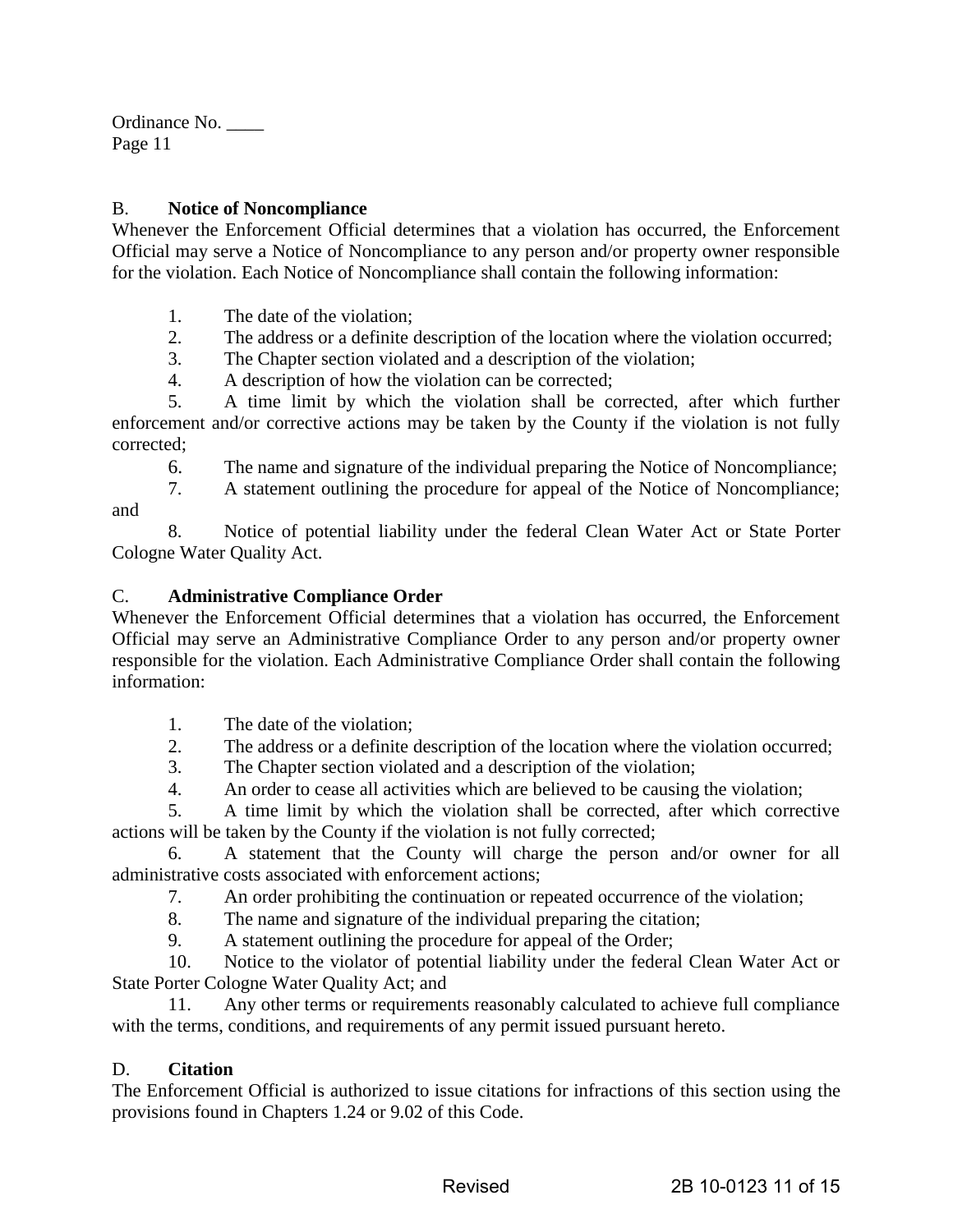# E. **Misdemeanor**

Any violation of this Chapter may, at the discretion of the Enforcing Agency, be considered a misdemeanor and, as such, may be punished using the provisions of Chapter 1.24, including a fine of not more than \$500.00, imprisonment for a period not to exceed six (6) months, or both.

# F. **Cost Recovery**

The Enforcement Official may deliver to the property owner or occupant, any permittee, or any other person who becomes subject to a Notice of Noncompliance or Administrative Compliance Order, an invoice for costs. An invoice for costs shall be immediately due and payable to the County for the actual costs incurred by the County in issuing and enforcing any notice or order.

If any owner or occupant, permittee, or any other person subject to an invoice for costs fails to either pay the invoice for costs or appeal successfully the invoice for costs or the underlying notice or order in accordance with this section, then the County may institute collection proceedings or resort to any collections methods authorized by Chapter 9.02 of this Code.

# G. **Service**

The Enforcement Officer shall use the provisions of Section 9.02.120 of the County's Ordinance Code to serve a Notice of Noncompliance, Citation, Administrative Compliance Order, or Invoice for Costs to effectuate the provisions of this Chapter.

# H. **Separate Violation Intent**

 1. Each day in which a violation occurs and each separate failure to comply with any provision of this Chapter is a separate offense and punishable by penalties in accordance with this Chapter.

 2. A violation of the provisions of this Chapter shall occur irrespective of the negligence or intent of the violator to construct, maintain, operate, or utilize an illicit connection, or to cause, allow or facilitate any illicit discharge or threatened illicit discharge.

# **8.79.190. Administrative Appeals.**

A. Any person receiving a Notice of Noncompliance, Administrative Compliance Order, or Citation under Section 8.79.180, or any person required to perform monitoring, analysis, reporting or corrective activities by any Enforcement Official and who is aggrieved by such decision may appeal the Notice of Noncompliance, Administrative Compliance Order, Citation, or decision in writing to the Hearing Officer within ten days following the effective date of the subject action. Upon receipt of such appeal, the Hearing Officer shall request a report and recommendation from the authorized County employee and shall set the matter for hearing at the earliest practical date. At said hearing, the Hearing Officer may base his or her decision on additional evidence, and may reject, affirm or modify the Enforcement Official's decision.

B. The decision of the Hearing Officer may be appealed to the Board of Supervisors by filing a notice of appeal with the clerk of the Board of Supervisors within fifteen (15) days of receipt of the decision of the Hearing Officer. Such appeals shall be in writing and shall set forth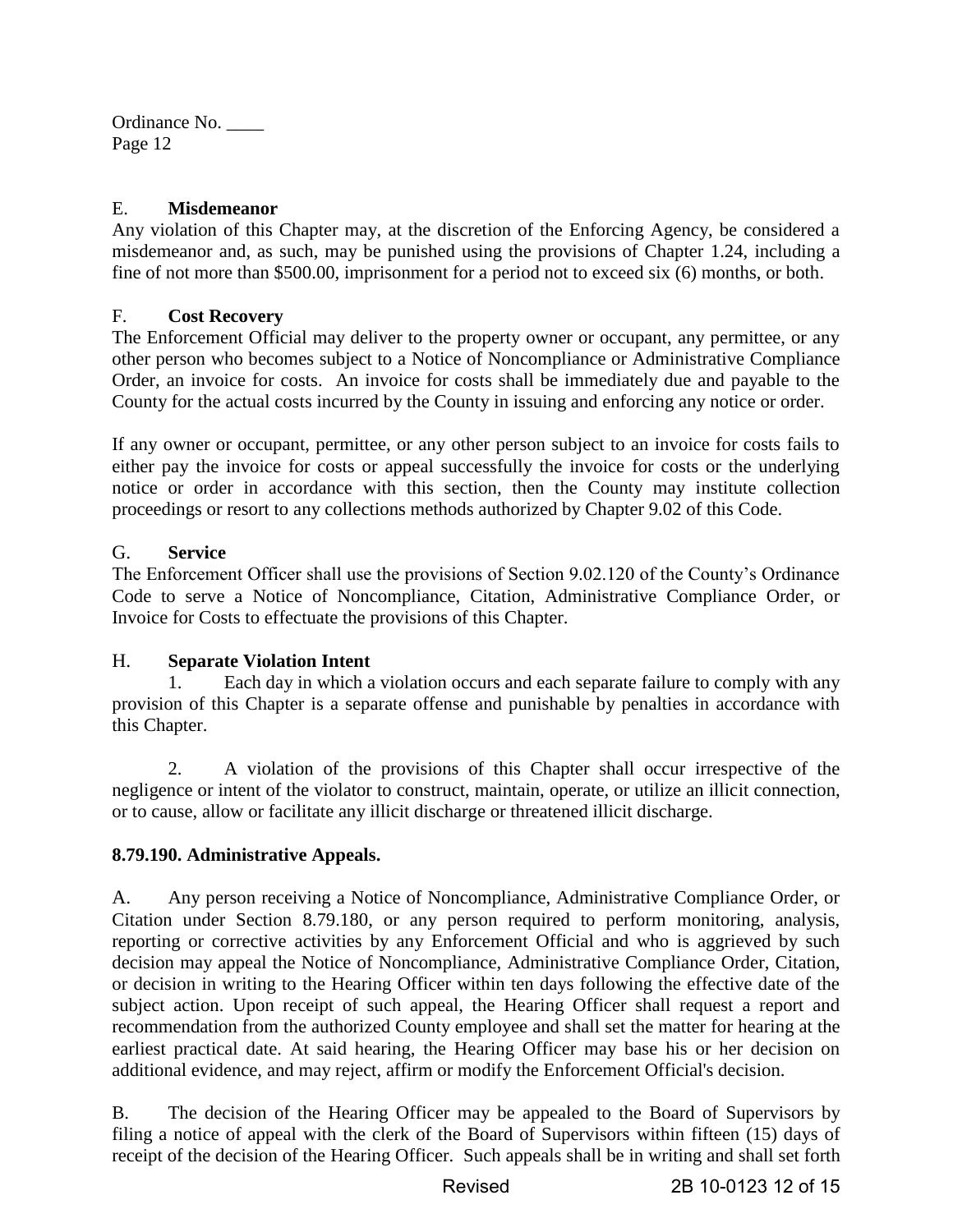fully the grounds for the appeal. The Board of Supervisors shall thereupon fix a time and place for a public hearing of such appeal. The clerk of the Board of Supervisors shall give notice to the appellant of the time and place of hearing by serving it personally or by depositing it in the U.S. Post Office, postage prepaid, addressed to the appellant at his last known address at least five days prior thereto.

At the hearing before the Board of Supervisors, the appellant may appear in person or by counsel and present any relevant evidence relating to the grievance; the Enforcement Agency may present evidence in rebuttal thereof. The hearing may be continued from time to time, not to exceed thirty (30) days in all. The Board of Supervisors shall conduct a hearing and make findings as appropriate. The decision of the Board of Supervisors shall be final.

C. Notwithstanding the foregoing, these administrative appeal procedures shall not apply to criminal proceedings initiated to enforce this Chapter.

# **8.79.200. Nuisance Abatement; Summary Abatement.**

# A. **Nuisance Abatement**

The Enforcement Official may, in addition to other authorized procedures set forth in this Chapter, take action to abate any nuisance in accordance with the procedures found in Chapter 9.02 of this Code. The costs of any such abatement undertaken by the County shall be borne jointly and severally by the property owner and the person creating, causing, committing, allowing, or maintaining the nuisance and shall be collectable in accordance with the provisions of Chapter 9.02 of this Code.

# B. **Summary Abatement**

The Enforcement Official may, in addition to other authorized procedures, take immediate action to abate any illicit discharge or threatened illicit discharge from any source to a stormwater facility when, in the discretion of the Enforcement Agency, the illicit discharge or threatened illicit discharge causes or threatens to cause a condition which presents an imminent danger to the public health, safety, or welfare, or the environment, or a violation of a permit. The Enforcement Official must first make reasonable attempts to contact and compel the responsible person and/or property owner to abate the illicit discharge or threatened illicit discharge in a satisfactory manner. The costs of any such abatement shall be borne jointly and severally by the property owner and the person creating, causing, committing, allowing, or maintaining the nuisance and shall be collectable in accordance with the provisions of Chapter 9.02 of this Code. Following the summary abatement hearing, within 10 days of taking action in accordance with this Section, there shall be a post abatement hearing in accordance with Section 9.02.310.

# **8.79.210. Civil Actions.**

In addition to any other remedies provided in this Section, any violation of this Chapter may be enforced by civil action brought by the County. In any such action, the County may seek, as appropriate and allowed by law, any or all of the following remedies: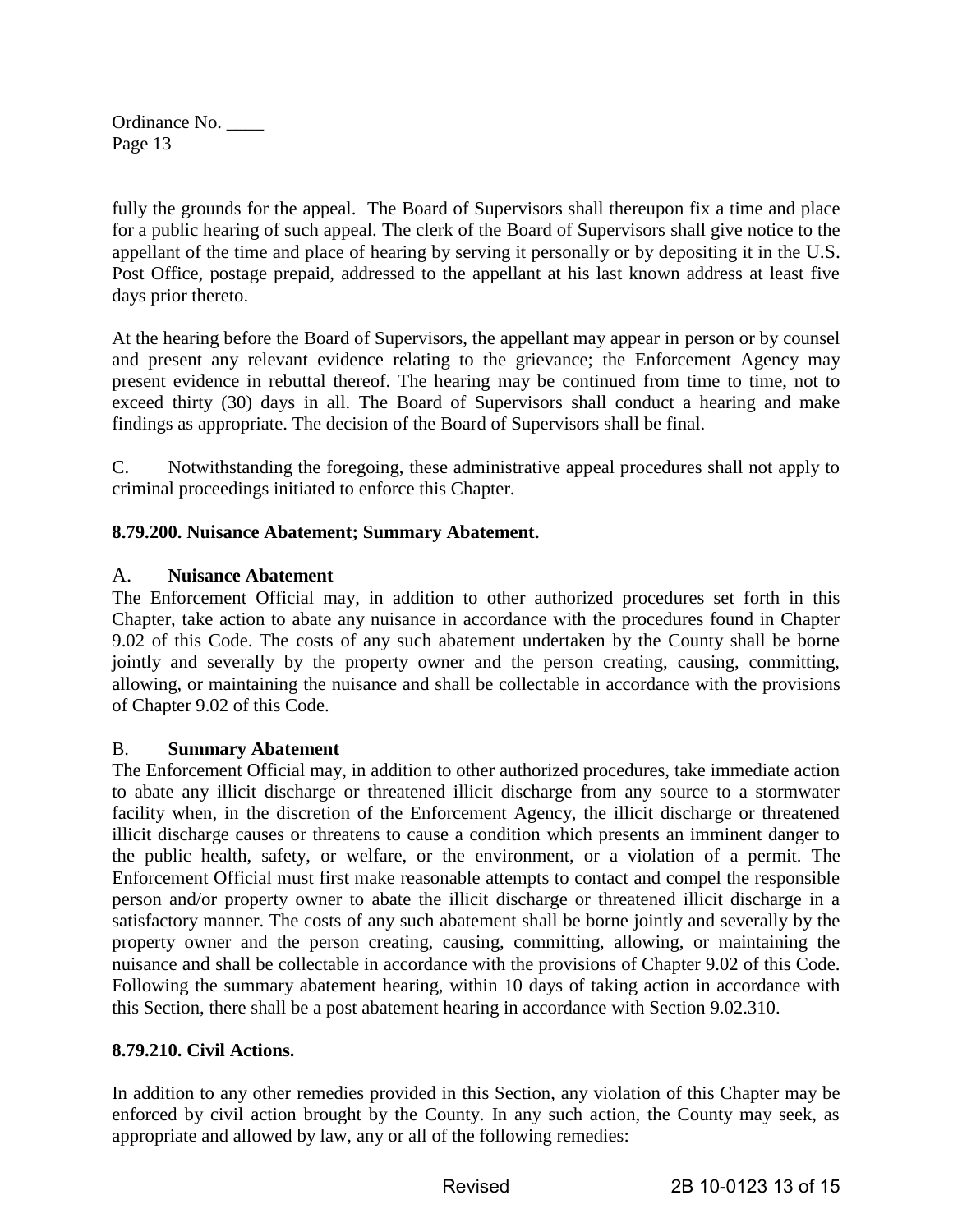A. A temporary restraining order, preliminary and permanent injunction;

B. Reimbursement for the costs of any investigation, inspection or monitoring survey which led to the establishment of the violation, and for the reasonable costs of preparing and bringing action under this division;

C. Costs incurred in removing, correcting or terminating the adverse effect(s) resulting from the violation;

D. Compensatory damages for loss or destruction of water quality, wildlife, fish and aquatic life. Costs and damages under this subsection shall be paid to the County and shall be used exclusively for costs associated with monitoring and establishing stormwater discharge pollution control system and/or implementing or enforcing the provisions of this division.

# **8.79.220. Regulatory Fee Structure Authorized.**

The Enforcement Official shall collect such fees as may be authorized by the Board of Supervisors to establish and collect regulatory costs, which include routine inspections/investigations, and other regulatory functions associated with this Chapter. Any such fees shall be established by resolution of the Board of Supervisors.

# **8.79.230. Non-Exclusive Remedies.**

Each and every remedy available for the enforcement of this Chapter shall be non-exclusive and it is within the discretion of the Enforcement Agency to seek cumulative remedies, including those specified in Chapter 9.02 of this Code, except that multiple monetary fines or penalties shall not be available for any single violation of this Chapter. Moreover, the remedies available to the County pursuant to this Chapter shall not limit the right of the County to seek any other remedy that may be available by law.

**/ / / / / / / / /**